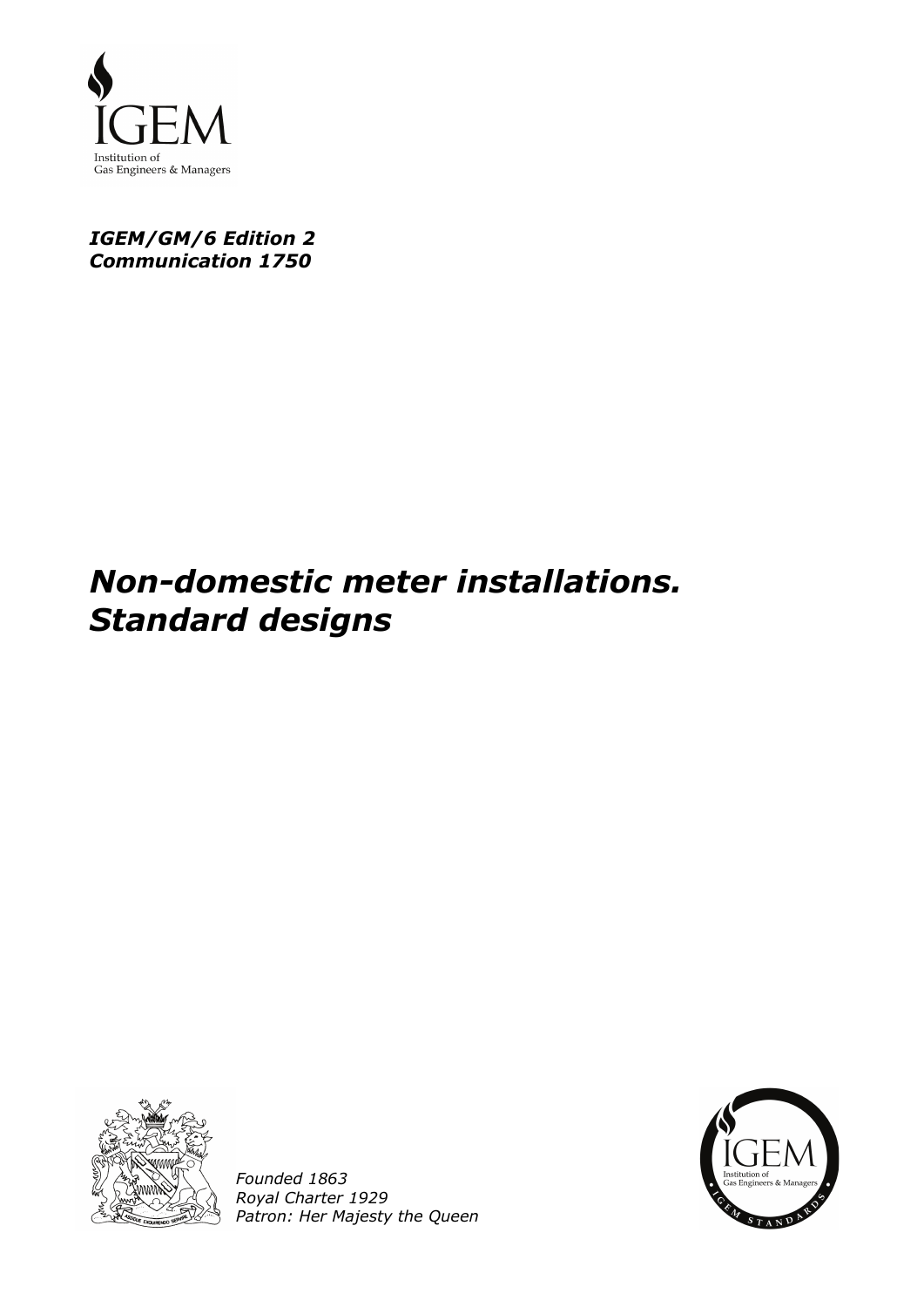

### *IGEM/GM/6 Edition 2 Communication 1750*

# *Non-domestic meter installations. Standard designs*

Price Code: C6H © The Institution of Gas Engineers and Managers IGEM House 26-28 High Street Kegworth Derbyshire, DE74 2DA Tel: 0844 375 4436 Fax: 01509 678198 Email: general@igem.org.uk

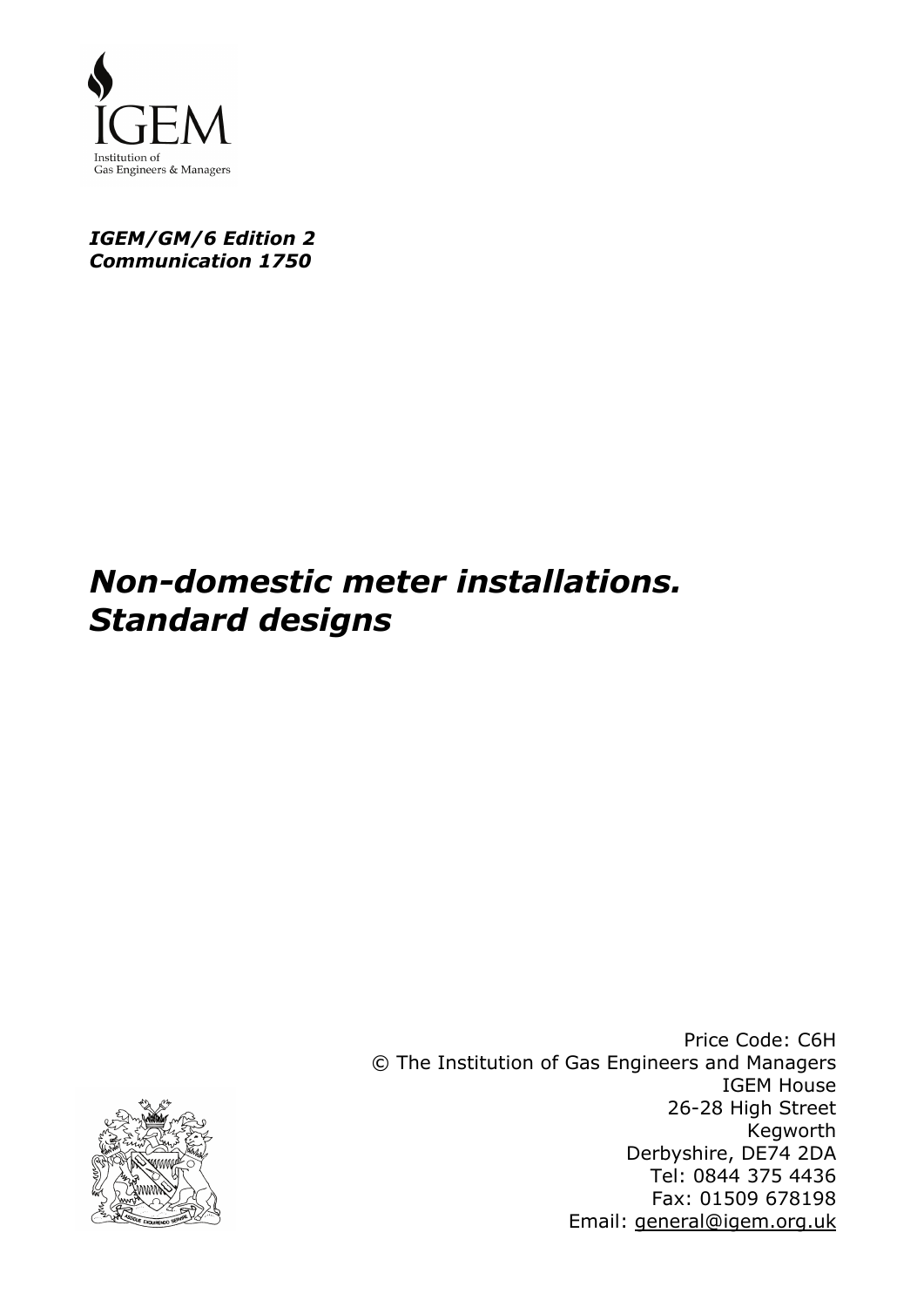Copyright © 2011, IGEM. All rights reserved Registered charity number 214001

All content in this publication is, unless stated otherwise, the property of IGEM. Copyright laws protect this publication. Reproduction or retransmission in whole or in part, in any manner, without the prior written consent of the copyright holder, is a violation of copyright law.

ISBN 978 1 905903 25 2 ISSN 0367 7850 Published by the Institution of Gas Engineers and Managers

Previous Publications: Communication 1635 (1996) -  $1<sup>st</sup>$  Edition

For information on other IGEM Standards please visit our website, www.igem.org.uk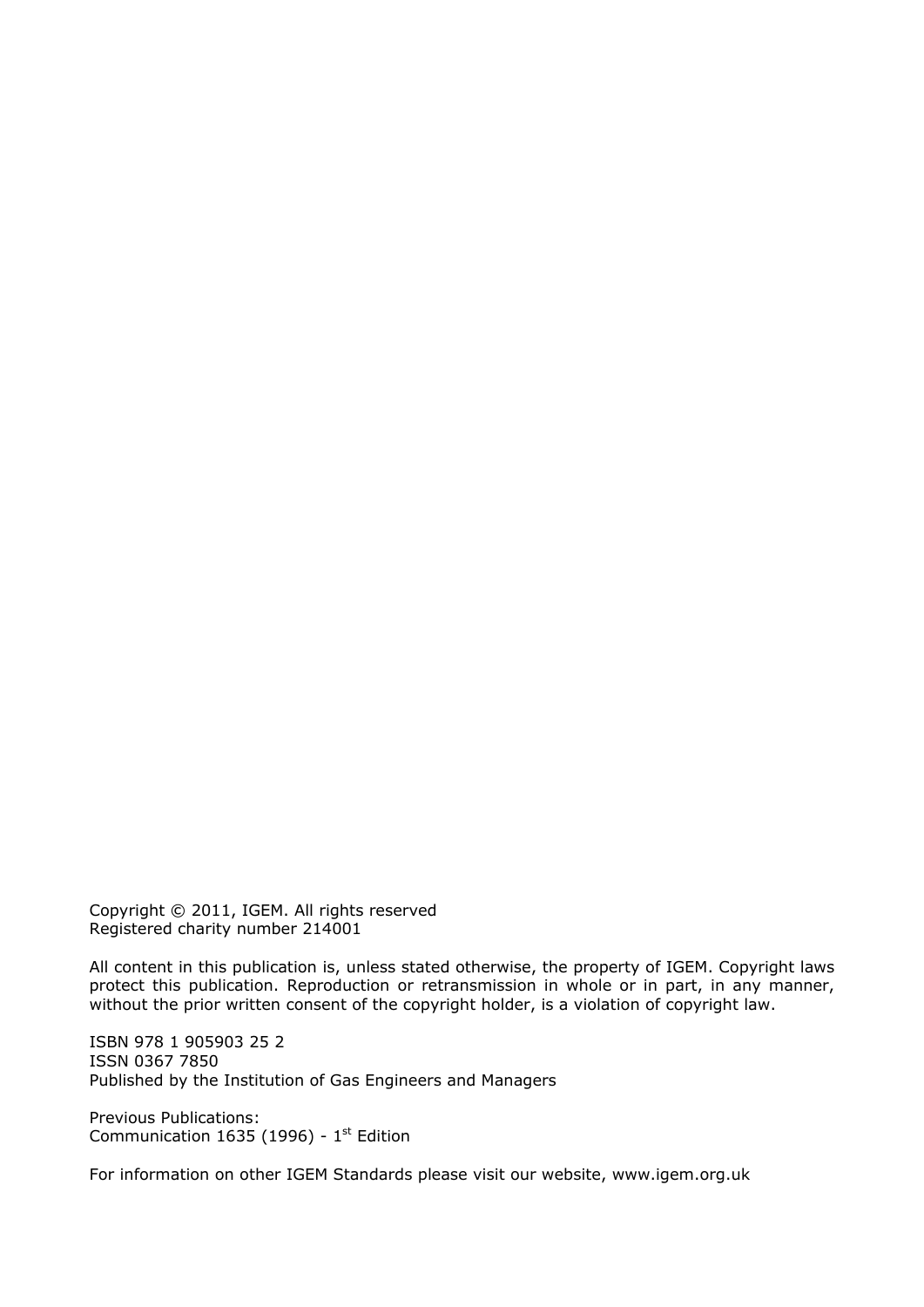# **CONTENTS**

| ٠ |  |
|---|--|
|---|--|

| <b>SECTION</b> |           |                                 |                                                                                    | <b>PAGE</b>    |  |  |  |
|----------------|-----------|---------------------------------|------------------------------------------------------------------------------------|----------------|--|--|--|
| $\mathbf{1}$   |           | Introduction                    |                                                                                    | 1              |  |  |  |
| 2              |           | Scope                           |                                                                                    | 4              |  |  |  |
| 3              |           | Legal and allied considerations |                                                                                    |                |  |  |  |
|                |           | 3.1                             | General                                                                            | 6              |  |  |  |
|                |           | 3.2                             | Health and Safety at Work etc. Act (HSWA)                                          | 6              |  |  |  |
|                | $\bullet$ | 3.3                             | Management of Health and Safety at Work Regulations (MHSWR)                        | $\overline{7}$ |  |  |  |
|                |           | 3.4                             | Gas Safety (Installation and Use) Regulations (GS(I&U)R)                           | $\overline{7}$ |  |  |  |
|                |           | 3.5                             | Gas Safety (Management) Regulations (GS(M)R)                                       | $\overline{7}$ |  |  |  |
|                |           | 3.6                             | Electricity at Work Regulations                                                    | 8              |  |  |  |
|                |           | 3.7                             | Control of Substances Hazardous to Health Regulations (COSHH)                      | $\,8\,$        |  |  |  |
|                |           | 3.8                             | Control of Asbestos at Work Regulations                                            | $\,8\,$        |  |  |  |
|                | $\bullet$ | 3.9                             | Reporting of Injuries, Diseases and Dangerous Occurrences<br>Regulations (RIDDOR)  | 9              |  |  |  |
|                | $\bullet$ | 3.10                            | Provision and Use of Work Equipment Regulations (PUWER)                            | 9              |  |  |  |
|                |           | 3.11                            | <b>Confined Spaces Regulations</b>                                                 | 9              |  |  |  |
|                | $\bullet$ | 3.12                            | <b>Building Regulations</b>                                                        | 9              |  |  |  |
|                |           |                                 | 3.12.1<br>England and Wales (As Amended)                                           | 9              |  |  |  |
|                |           |                                 | Building Standards (Scotland) Regulations and<br>3.12.2<br>$\bullet$<br>Amendments | 10             |  |  |  |
|                |           | 3.13                            | Construction (Design and Management) Regulations (CDM)                             | 10             |  |  |  |
|                |           | 3.14                            | Dangerous Substances and Explosive Atmospheres Regulations<br>(DSEAR)              | 10             |  |  |  |
|                |           | 3.15                            | Gas (Meters) Regulations                                                           | 10             |  |  |  |
|                |           |                                 | 3.15.1 Legislation<br>$\bullet$                                                    | 10             |  |  |  |
|                |           |                                 | 3.15.2 MID meter designs                                                           | 11             |  |  |  |
|                |           |                                 | 3.15.3 Pre-MID meter designs                                                       | 11             |  |  |  |
|                |           |                                 | Meters already in service<br>3.15.4                                                | 11             |  |  |  |
|                |           |                                 | 3.15.5<br>Disputed meters                                                          | 11             |  |  |  |
|                |           | 3.16                            | Gas (Calculation of Thermal Energy) Regulations                                    | 12             |  |  |  |
|                |           | 3.17                            | Manual Handling Operations Regulations                                             | 12             |  |  |  |
|                |           | 3.18                            | Lifting Operations and Lifting Equipment Regulations (LOLER)                       | 12             |  |  |  |
| 4              |           |                                 | Design objectives and principles.                                                  | 13             |  |  |  |
|                |           | 4.1                             | Primary design objectives                                                          | 13             |  |  |  |
|                |           | 4.2                             | Design principles                                                                  | 13             |  |  |  |
|                |           |                                 | 4.2.1<br>General                                                                   | 13             |  |  |  |
|                |           |                                 | 4.2.2<br>Accuracy                                                                  | 13<br>14       |  |  |  |
|                |           |                                 | 4.2.3 Pressure<br>4.2.4<br>Location and housing                                    | 14             |  |  |  |
|                |           |                                 |                                                                                    |                |  |  |  |
| 5              |           |                                 | Exchange of information                                                            | 15             |  |  |  |
|                |           | 5.1                             | General                                                                            | 15             |  |  |  |
|                |           | 5.2                             | Information concerning the Network                                                 | 15             |  |  |  |
|                |           | 5.3                             | Information concerning the nature and size of the load                             | 16             |  |  |  |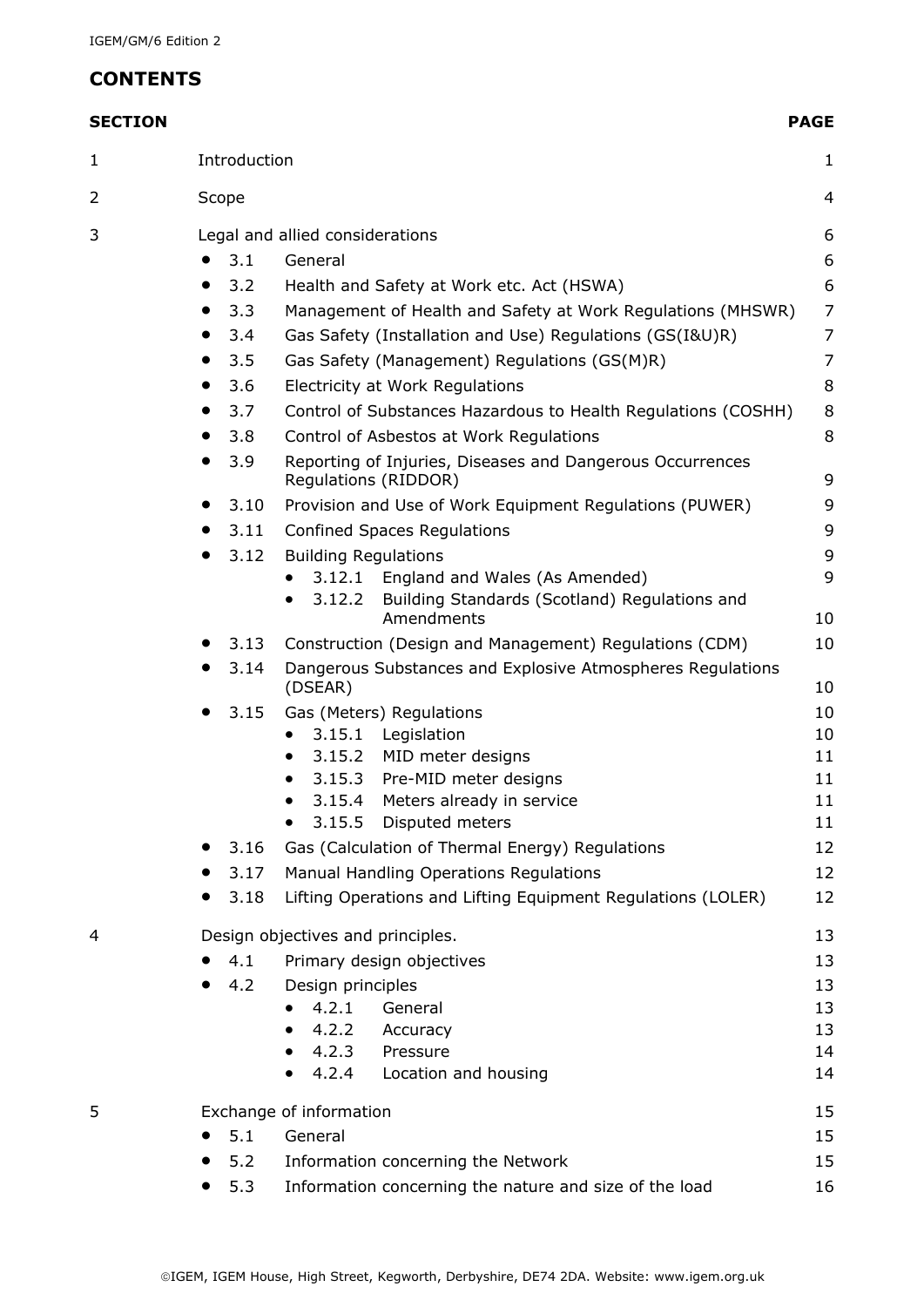|    | $\bullet$ | 5.4               |                                | Information concerning location                           | 16       |
|----|-----------|-------------------|--------------------------------|-----------------------------------------------------------|----------|
|    |           | 5.5               |                                | Information concerning housings                           | 16       |
|    | $\bullet$ | 5.6               |                                | Gas consumer-imposed constraints and special requirements | 17       |
|    |           | 5.7               |                                | Provision of information to the MAM/meter asset owner     | 17       |
| 6  |           | GT authorisations |                                |                                                           | 18       |
|    |           | 6.1               | Meter installations            |                                                           | 18       |
|    | $\bullet$ | 6.2               | Meter housings                 |                                                           | 18       |
|    | $\bullet$ | 6.3               |                                | Protection of the installation from reverse flow          |          |
|    |           |                   | and excess pressure            |                                                           | 19       |
| 7  |           |                   | General design considerations  |                                                           | 20       |
|    | $\bullet$ | 7.1               | General design                 |                                                           | 20       |
|    |           | 7.2               | Temperature rating             |                                                           | 20       |
|    |           | 7.3               | Pressure rating                |                                                           | 20       |
|    |           | 7.4               |                                | Provision of a suitable pressure                          | 20       |
|    | $\bullet$ | 7.5               |                                | Provision and arrangement of components                   | 20       |
|    |           |                   | 7.5.1                          | General                                                   | 20       |
| 8  |           | Standard designs  |                                |                                                           | 22       |
|    |           | 8.1               | General                        |                                                           | 22       |
|    |           | 8.2               | Meter selection                |                                                           | 23       |
|    | $\bullet$ | 8.3               |                                | Selection of installation type                            | 25       |
|    |           | 8.4               | IGEM/GM/6 designs              |                                                           | 25       |
|    |           | 8.5               |                                | Manufacturer-designed pre-assembled modules               | 26       |
| 9  |           |                   | <b>Component Specification</b> |                                                           | 30       |
|    |           | 9.1               | Filtration                     |                                                           | 30       |
|    |           | 9.2               | Regulators                     |                                                           | 30       |
|    |           |                   | 9.2.1                          | General                                                   | 30       |
|    |           |                   | 9.2.2                          | Sizing a regulator and control of meter pressure          | 30       |
|    |           |                   | 9.2.3                          | Regulator lock-up                                         | 31       |
|    |           |                   | 9.2.4                          | Regulator response time                                   | 31       |
|    |           |                   | 9.2.5                          | Twin stream for capacity regulator installations          |          |
|    |           |                   | 9.2.6                          | (shared loads)<br>Sealing regulators                      | 31<br>32 |
|    |           | 9.3               | Meters                         |                                                           | 32       |
|    |           |                   | 9.3.1                          | General                                                   | 32       |
|    |           |                   | 9.3.2                          | Ancillary equipment                                       | 32       |
|    |           |                   | 9.3.3                          | Meter connection                                          | 32       |
|    |           | 9.4               | Valves                         |                                                           | 33       |
| 10 |           |                   |                                | Materials and components for main pipework                | 35       |
|    |           | 10.1              | General                        |                                                           | 35       |
|    | $\bullet$ | 10.2              | Selection                      |                                                           | 35       |
|    |           | 10.3              | Jointing                       |                                                           | 37       |
|    |           |                   | 10.3.1                         | General                                                   | 37       |
|    |           |                   | 10.3.2                         | Screwed joints                                            | 37       |
|    |           |                   |                                | 10.3.3 Flanged joints                                     | 37       |
|    |           |                   | 10.3.4                         | Gaskets                                                   | 38       |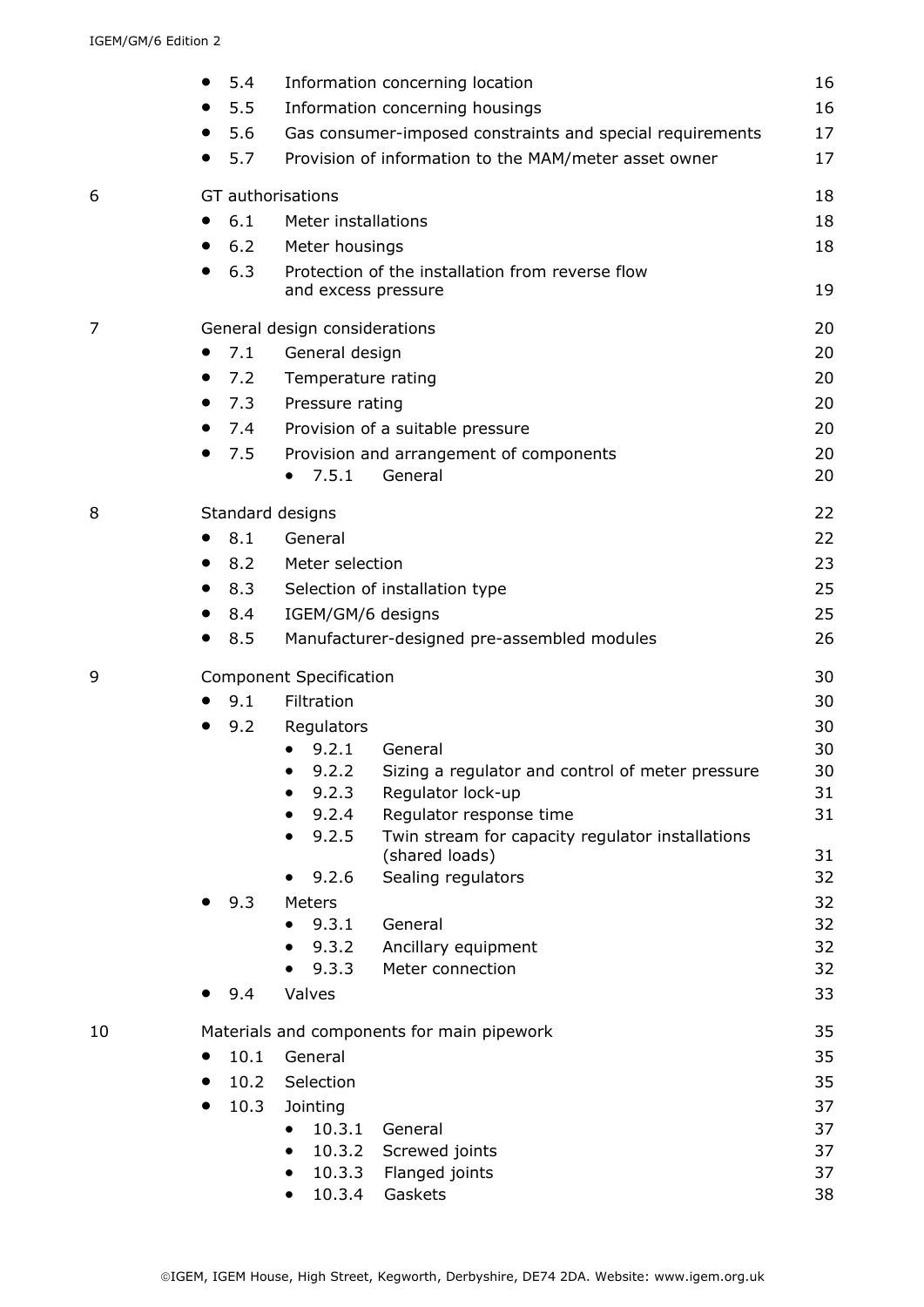|    | $\bullet$                  | 10.4       | 10.3.5<br><b>Bolts</b><br>10.3.6 Flexible connections<br>$\bullet$<br>10.3.7 Welding<br>Corrosion protection for pipework and fittings | 38<br>38<br>39<br>39 |  |  |
|----|----------------------------|------------|----------------------------------------------------------------------------------------------------------------------------------------|----------------------|--|--|
| 11 |                            |            | Supports and framework                                                                                                                 | 40                   |  |  |
|    |                            | 11.1       | General                                                                                                                                | 40                   |  |  |
|    | $\bullet$                  | 11.2       | Pipe supports                                                                                                                          | 40                   |  |  |
|    | $\bullet$                  |            | 11.3 Support Frame                                                                                                                     | 40                   |  |  |
|    | $\bullet$                  | 11.4       | Lifting                                                                                                                                | 41                   |  |  |
| 12 |                            |            | Ancillary connections                                                                                                                  | 42                   |  |  |
|    | $\bullet$                  | 12.1       | Purge and vent points                                                                                                                  | 42                   |  |  |
|    | $\bullet$                  |            | 12.2 Pressure test points                                                                                                              | 42                   |  |  |
|    | $\bullet$                  | 12.3       | Connections for volume conversion devices and other gauges, etc.                                                                       | 42                   |  |  |
|    |                            | 12.4       | Temperature points (thermowells)                                                                                                       | 42                   |  |  |
|    | $\bullet$                  | 12.5       | Instrumentation pipework                                                                                                               | 43                   |  |  |
| 13 |                            | Electrical |                                                                                                                                        | 44                   |  |  |
|    | $\bullet$                  | 13.1       | General                                                                                                                                | 44                   |  |  |
|    | $\bullet$                  | 13.2       | Adjacent electrical services                                                                                                           | 44                   |  |  |
|    | $\bullet$                  | 13.3       | Lighting                                                                                                                               | 44                   |  |  |
| 14 | Location and housing<br>45 |            |                                                                                                                                        |                      |  |  |
|    |                            | 14.1       | General                                                                                                                                | 45                   |  |  |
|    | $\bullet$                  | 14.2       | Safety and safe working access                                                                                                         | 45                   |  |  |
|    |                            | 14.3       | Labelling                                                                                                                              | 47                   |  |  |
|    |                            | 14.4       | Durability                                                                                                                             | 47                   |  |  |
|    |                            | 14.5       | Statutory regulations                                                                                                                  | 47                   |  |  |
|    |                            | 14.6       | Location                                                                                                                               | 47                   |  |  |
|    |                            | 14.7       | Ventilation                                                                                                                            | 49                   |  |  |
|    |                            | 14.8       | Construction and materials                                                                                                             | 49                   |  |  |
|    |                            |            | 14.8.1<br>Design<br>14.8.2                                                                                                             | 50<br>52             |  |  |
|    |                            |            | Foundations, bases and floor mounting<br>14.8.3<br>Doors                                                                               | 53                   |  |  |
|    |                            |            | 14.8.4 Walls                                                                                                                           | 55                   |  |  |
|    |                            |            | 14.8.5 Roofs and lift off panels<br>٠                                                                                                  | 55                   |  |  |
|    |                            |            | 14.8.6 Finish                                                                                                                          | 56                   |  |  |
|    |                            |            | 14.8.7 Performance<br>$\bullet$                                                                                                        | 56                   |  |  |
|    |                            |            | 14.8.8 Fire resistance<br>$\bullet$                                                                                                    | 56                   |  |  |
|    |                            | 14.9       | Outdoor compounds<br>14.10 Lightning conductors                                                                                        | 57<br>58             |  |  |
|    |                            |            |                                                                                                                                        |                      |  |  |
| 15 |                            |            | Installing meter installations                                                                                                         | 59                   |  |  |
|    |                            | 15.1       | Preparation                                                                                                                            | 59                   |  |  |
|    |                            | 15.2       | Installing                                                                                                                             | 60                   |  |  |
| 16 |                            |            | Testing and purging                                                                                                                    | 62                   |  |  |
|    |                            | 16.1       | Preparation                                                                                                                            | 62                   |  |  |
|    | $\bullet$                  | 16.2       | Testing and purging                                                                                                                    | 62                   |  |  |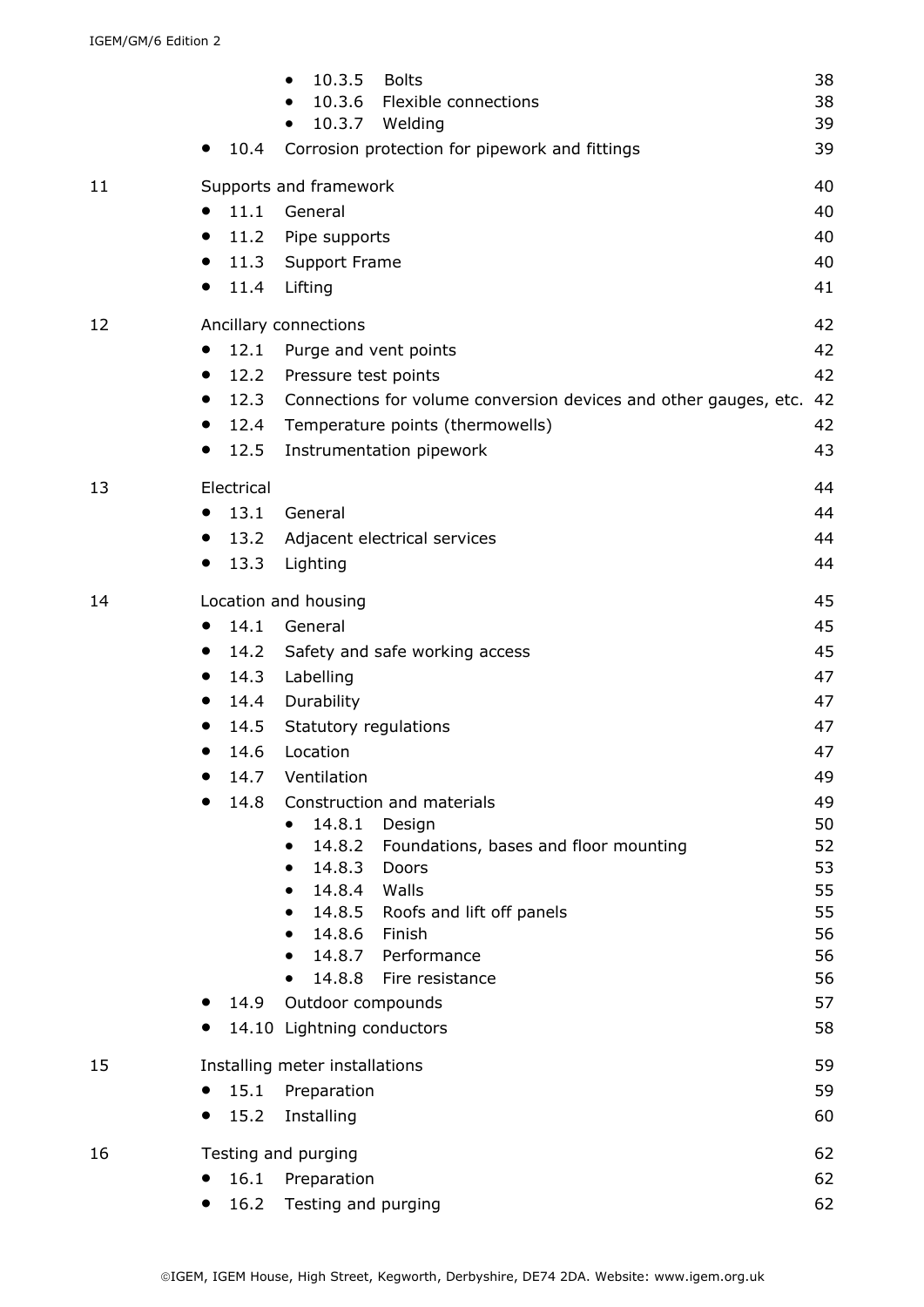| 17 |                   | Commissioning                                                                                         |          |  |  |  |  |
|----|-------------------|-------------------------------------------------------------------------------------------------------|----------|--|--|--|--|
|    | 17.1              | Preparation                                                                                           | 63       |  |  |  |  |
|    | 17.2<br>$\bullet$ | General                                                                                               | 63       |  |  |  |  |
|    | 17.3<br>$\bullet$ | Regulator                                                                                             | 63       |  |  |  |  |
|    | 17.4<br>$\bullet$ | Meters                                                                                                | 64       |  |  |  |  |
|    | 17.5<br>$\bullet$ | Corrosion protection                                                                                  | 64       |  |  |  |  |
|    | 17.6<br>$\bullet$ | Post commissioning                                                                                    |          |  |  |  |  |
|    | 17.7              | Shutting down a meter installation                                                                    |          |  |  |  |  |
|    | 17.8<br>$\bullet$ | Records                                                                                               |          |  |  |  |  |
| 18 |                   | Notices and labels                                                                                    |          |  |  |  |  |
|    | 18.1              | General                                                                                               | 67       |  |  |  |  |
|    | 18.2              | Composite notices                                                                                     | 69       |  |  |  |  |
|    | 18.3<br>$\bullet$ | Notices that are required by legal instrument                                                         | 71       |  |  |  |  |
|    |                   | Notices to be provided either as individual notices<br>18.3.1<br>and/or as part of a composite notice | 71       |  |  |  |  |
|    |                   | 18.3.2 ECV                                                                                            | 73       |  |  |  |  |
|    | 18.4              | Notices that are required by this Standard                                                            | 73       |  |  |  |  |
|    |                   | Notices to be provided as an individual notice<br>18.4.1<br>and/or as part of a composite notice      | 73       |  |  |  |  |
|    |                   | 18.4.2 Notices to be provided as an individual notice                                                 | 74       |  |  |  |  |
|    | 18.5<br>$\bullet$ | Optional notices                                                                                      | 75       |  |  |  |  |
|    |                   | 18.5.1<br>Gas compressors and gas engines                                                             | 75       |  |  |  |  |
|    |                   | 18.5.2 Valve identification for multiple valve installations<br>$\bullet$                             | 76       |  |  |  |  |
|    |                   | 18.5.3 Twin streams<br>$\bullet$                                                                      | 76       |  |  |  |  |
|    |                   | 18.5.4 Thermowells                                                                                    | 76       |  |  |  |  |
|    |                   | 18.5.5 Security seals<br>٠                                                                            | 76       |  |  |  |  |
|    | 18.6              | Pipework identification and colour coding                                                             | 77       |  |  |  |  |
|    | 18.7              | General health and safety notices                                                                     | 78       |  |  |  |  |
|    |                   | 18.7.1 No smoking/gas escapes<br>Personal protective equipment (PPE)                                  | 78       |  |  |  |  |
|    |                   | 18.7.2<br>18.7.3<br>Emergency exits                                                                   | 78<br>79 |  |  |  |  |
|    |                   | 18.7.4<br>Lifting                                                                                     | 79       |  |  |  |  |
|    | 18.8              | Data plates/Notices                                                                                   | 81       |  |  |  |  |
|    |                   |                                                                                                       |          |  |  |  |  |
| 19 | Maintenance       |                                                                                                       | 82       |  |  |  |  |
|    | 19.1              | Legal obligations<br>19.1.1<br><b>DSEAR</b>                                                           | 82       |  |  |  |  |
|    |                   | 19.1.2 Electricity at Work Regulations                                                                | 82<br>82 |  |  |  |  |
|    |                   | 19.1.3 Gas Suppliers' Safety Inspections<br>$\bullet$                                                 | 82       |  |  |  |  |
|    | 19.2              | General objectives and principles                                                                     | 83       |  |  |  |  |
|    | 19.3              | Selection of a maintenance philosophy                                                                 | 84       |  |  |  |  |
|    | 19.4              | Risk assessment                                                                                       | 86       |  |  |  |  |
|    | 19.5              | Arrival on site and before starting work                                                              | 86       |  |  |  |  |
|    | 19.6              | Operational checks                                                                                    | 87       |  |  |  |  |
|    |                   | 19.6.1<br>General                                                                                     | 87       |  |  |  |  |
|    |                   | 19.6.2<br>Filter/strainer pressure loss check                                                         | 87       |  |  |  |  |
|    |                   | 19.6.3<br>Diaphragm meters                                                                            | 88       |  |  |  |  |
|    |                   | 19.6.4 RD meters                                                                                      | 88       |  |  |  |  |
|    |                   | 19.6.5 Valves                                                                                         | 88       |  |  |  |  |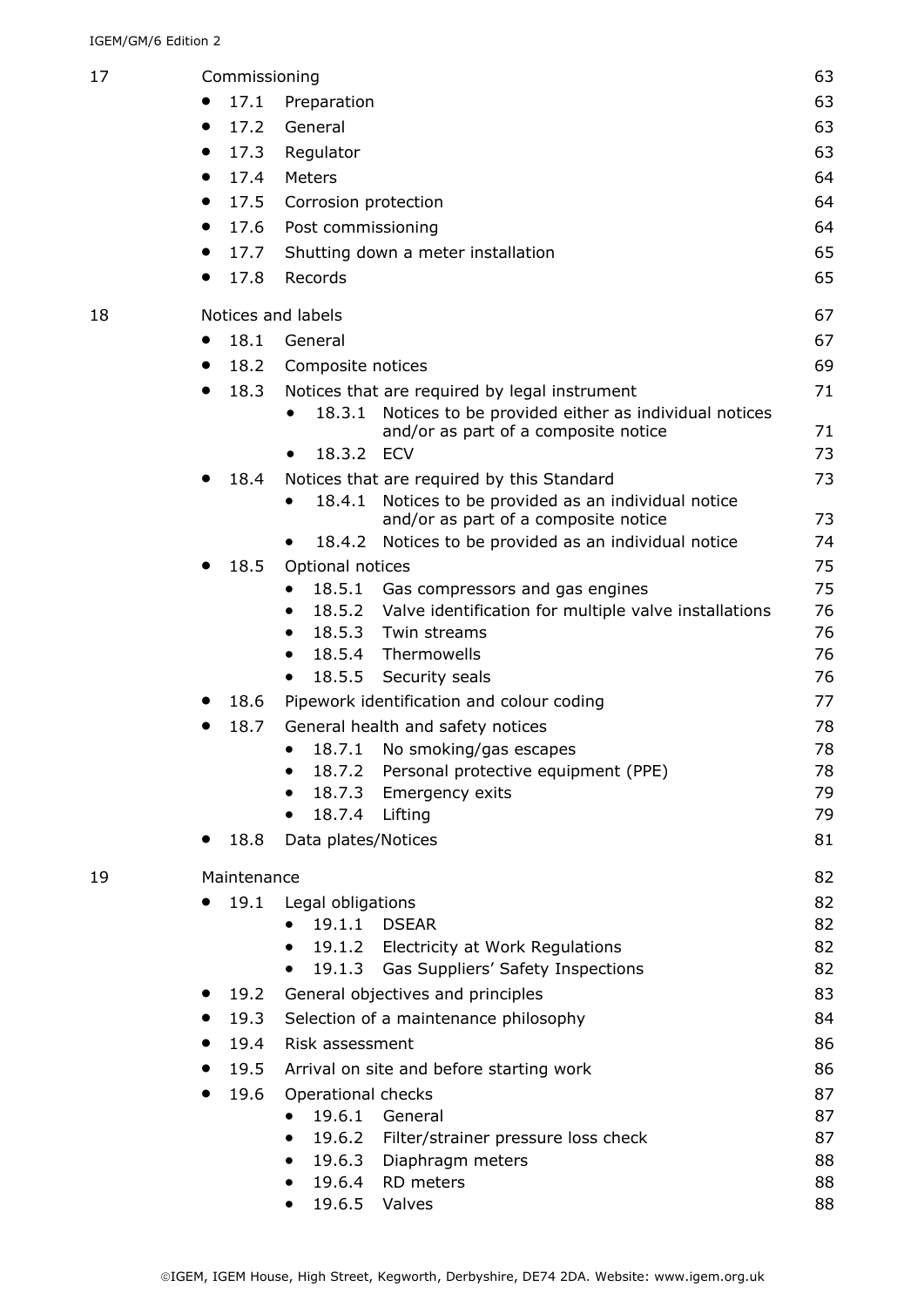|                 | 19.6.6<br>Meter installations, site fencing, compounds<br>$\bullet$<br>and housings<br>Pipework and components/framework etc.<br>19.6.7<br>٠<br>Records<br>19.7<br>$\bullet$ | 88<br>89<br>89 |  |
|-----------------|------------------------------------------------------------------------------------------------------------------------------------------------------------------------------|----------------|--|
| 20              | Replacement/updating and removal of meters/meter installations                                                                                                               | 90             |  |
| <b>APPENDIX</b> |                                                                                                                                                                              |                |  |
| 1               | Glossary, acronyms, abbreviations, symbols and units                                                                                                                         | 92             |  |
| 2               | 95<br>References                                                                                                                                                             |                |  |
| 3               | Information on load<br>101                                                                                                                                                   |                |  |
| 4               | 103<br>Collecting design information                                                                                                                                         |                |  |
| 5               | Standard IGEM/GM/6 design drawings                                                                                                                                           | 105            |  |
| 6               | Explanation of pressure terms                                                                                                                                                | 121            |  |
| 7               | Gas (Calculation of Thermal Energy) Regulations                                                                                                                              | 126            |  |
| 8               | Performance tests for GRP housings                                                                                                                                           | 128            |  |

#### **FIGURE**

| $\mathbf{1}$   | Single stream diaphragm meter and angled regulator                                        | 26 |
|----------------|-------------------------------------------------------------------------------------------|----|
| 2              | Single stream RD meter and in-line regulator                                              | 26 |
| 3              | Shared load regulators and RD meter                                                       | 27 |
| 4              | Meter inlet pressure versus flow rate                                                     | 31 |
| 5              | Lift off housings/covers. Ease of handling                                                | 46 |
| 6              | Access classification                                                                     | 51 |
| $\overline{7}$ | Provision of exits in long "walk in" housings                                             | 54 |
| 8              | Typical installation/commissioning report                                                 | 66 |
| 9              | Positioning of notices (typical arrangement). All individual notices                      | 68 |
| 10             | Positioning of notices (typical arrangement). Composite notice plus individual<br>notices | 69 |
| 11             | Typical composite notice                                                                  | 70 |
| 12             | Typical overlay for a composite notice. Twin stream for capacity installation             | 71 |
| 13             | Typical notice of action to be taken in the event of a suspected gas escape               | 71 |
| 14             | Typical notice of secondary meters                                                        | 72 |
| 15             | EX label                                                                                  | 73 |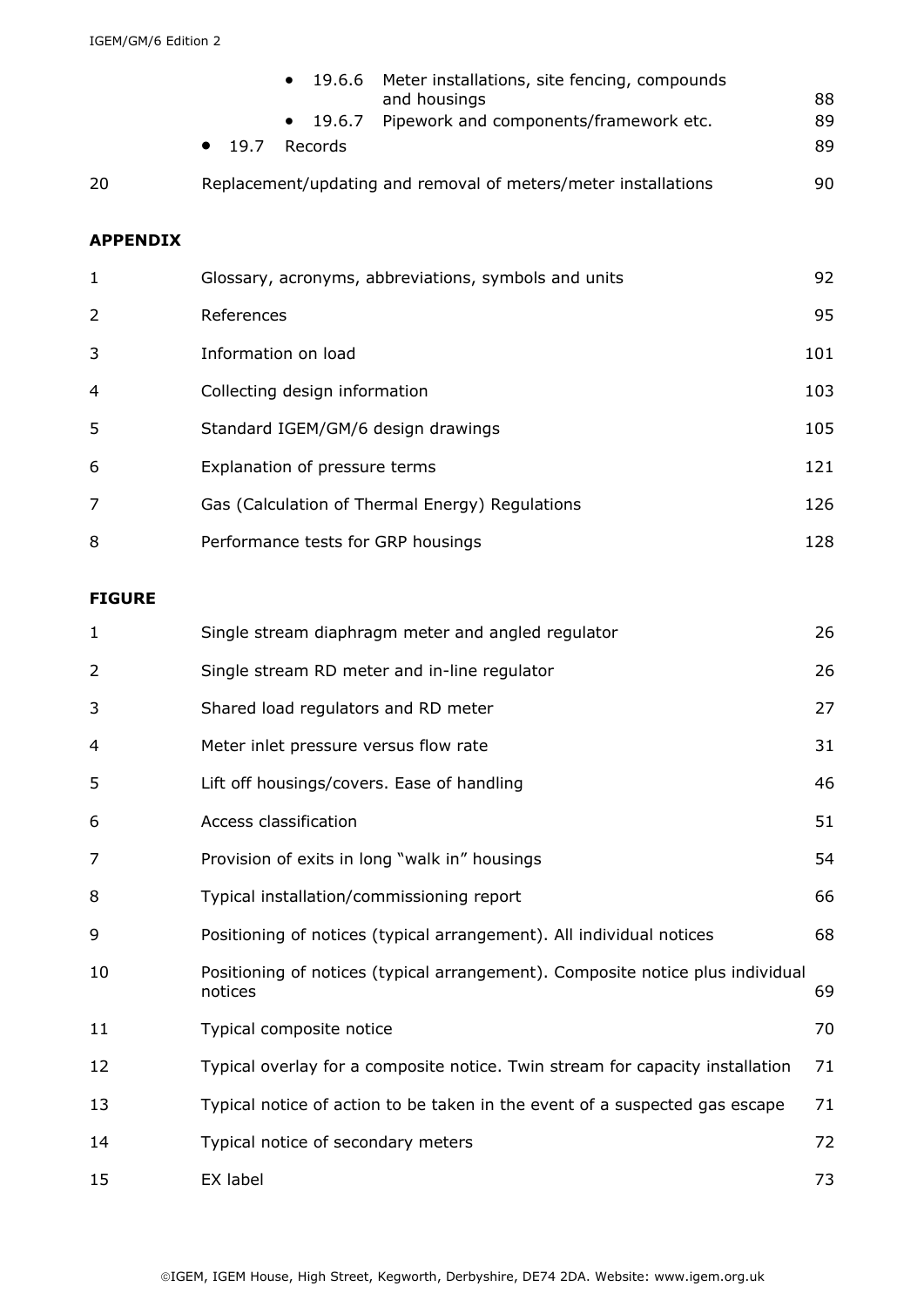#### IGEM/GM/6 Edition 2

| 16 | Typical notice of protection of the network                                           | 73  |
|----|---------------------------------------------------------------------------------------|-----|
| 17 | Typical notice of gas pressures                                                       | 74  |
| 18 | Typical notice for main equipotential bonding                                         | 74  |
| 19 | Typical label for a meter installation that has not been commissioned                 | 75  |
| 20 | Typical notice after testing, purging and commissioning                               | 75  |
| 21 | Typical notice at the meter installation of a gas compressor or engine                | 76  |
| 22 | Typical notice for valves on installations incorporating twin<br>streams for capacity | 76  |
| 23 | Typical notice for a thermowell                                                       | 77  |
| 24 | Typical notice for a security seal                                                    | 77  |
| 25 | Typical gas marker tape                                                               | 77  |
| 26 | Positioning gas marker tape                                                           | 78  |
| 27 | Typical "No smoking" and gas escapes notice                                           | 78  |
| 28 | Typical positions of housing notices                                                  | 80  |
| 29 | Typical positions of compound notices                                                 | 80  |
| 30 | U16 diaphragm meter installation                                                      | 106 |
| 31 | U25 diaphragm meter installation                                                      | 107 |
| 32 | U40 diaphragm meter installation                                                      | 108 |
| 33 | U65 diaphragm meter installation                                                      | 109 |
| 34 | U100 diaphragm meter installation                                                     | 110 |
| 35 | U160 diaphragm meter installation (Angled pattern regulator)                          | 111 |
| 36 | U160 diaphragm meter installation (Straight pattern regulator)                        | 112 |
| 37 | RD 1 meter installation (50 mm inlet x 50 mm/40 mm)                                   | 113 |
| 38 | RD 2 meter installation (80 mm inlet x 50 mm)                                         | 114 |
| 39 | RD 3 meter installation (80 mm inlet x 80 mm)                                         | 115 |
| 40 | RD 4 meter installation (100 mm inlet x 80 mm)                                        | 116 |
| 41 | RD 5 meter installation (100 mm inlet x 100 mm)                                       | 117 |
| 42 | RD 6 meter installation (150 mm inlet x 100 mm)                                       | 118 |
| 43 | RD 7 meter installation (150 mm inlet x 150 mm)                                       | 119 |
| 44 | RD 8 meter installation. Shared load (150 mm inlet x 150 mm)                          | 120 |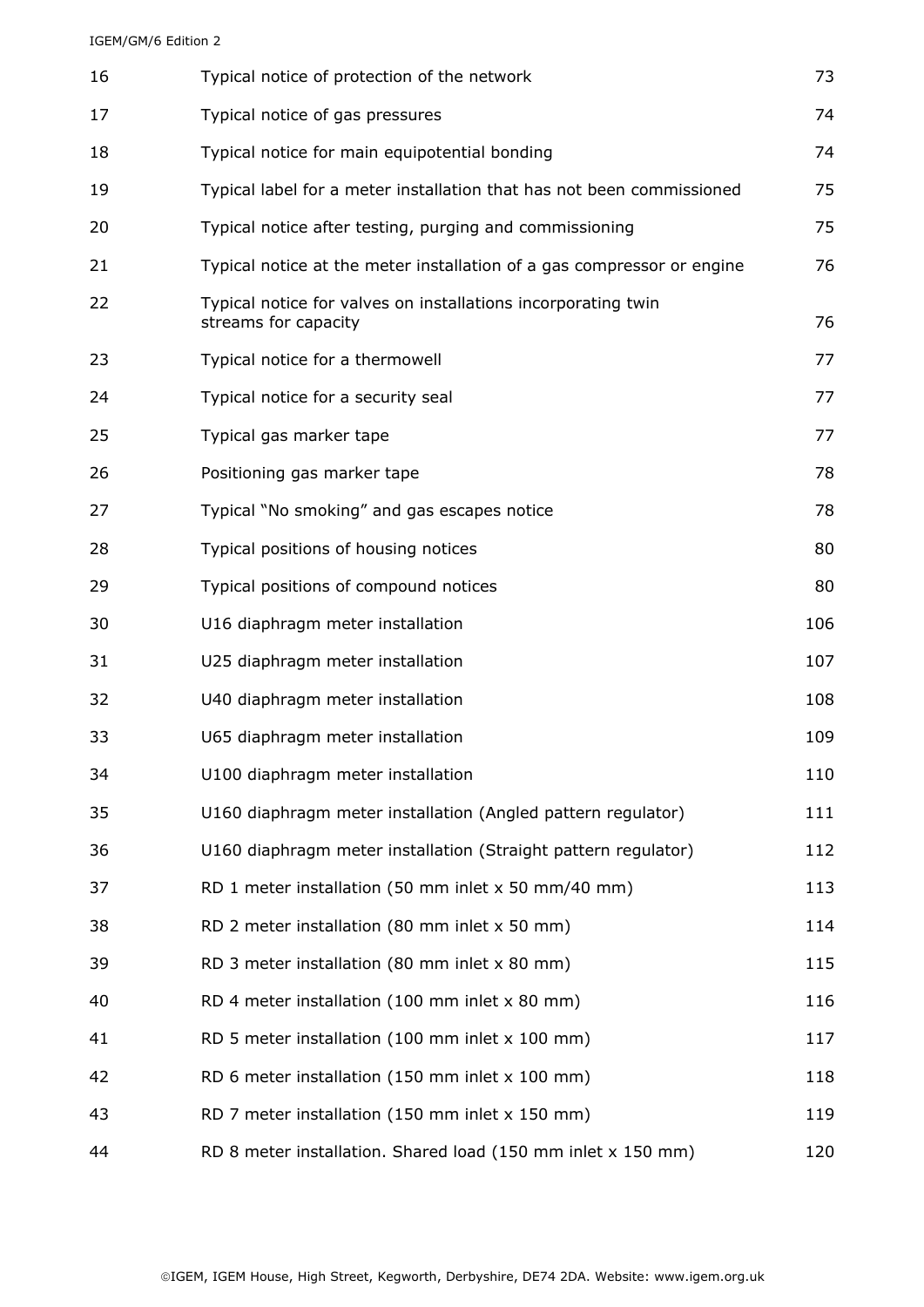IGEM/GM/6 Edition 2

| -45 | Relationship between pressures supplied by the meter installation<br>and the performance of the consumer's system | 124  |
|-----|-------------------------------------------------------------------------------------------------------------------|------|
| -46 | Interpretation of the Gas (Calculation of Thermal Energy) Regulations                                             | 127  |
| 47  | Impact tool                                                                                                       | 129. |

#### **TABLE**

| $\mathbf{1}$ | Factors affecting meter selection, accuracy and performance             | 24  |
|--------------|-------------------------------------------------------------------------|-----|
| 2            | Guide to meter selection                                                | 25  |
| 3            | ECVs. Vertical inlet connection heights                                 | 28  |
| 4            | ECVs. Horizontal inlet connection heights                               | 28  |
| 5            | Module outlet pipe bores                                                | 29  |
| 6            | Meter construction standards                                            | 32  |
| 7            | Meter connections                                                       | 33  |
| 8            | Ratings, and dimensions of diaphragm meters                             | 33  |
| 9            | Valve types and features                                                | 34  |
| 10           | Standards for matching pipework to fittings                             | 35  |
| 11           | Wall thickness of pipe and fittings                                     | 36  |
| 12           | Limitations on the selection and use of permanently installed fittings  | 36  |
| 13           | Screwed and welded pipe, fittings and connections                       | 37  |
| 14           | Dimensions of flexible metallic tube for diaphragm meters and RD meters | 39  |
| 15           | Maintenance philosophies - some advantages and disadvantages            | 85  |
| 16           | Guidance on the maximum capacities for standard designs                 | 105 |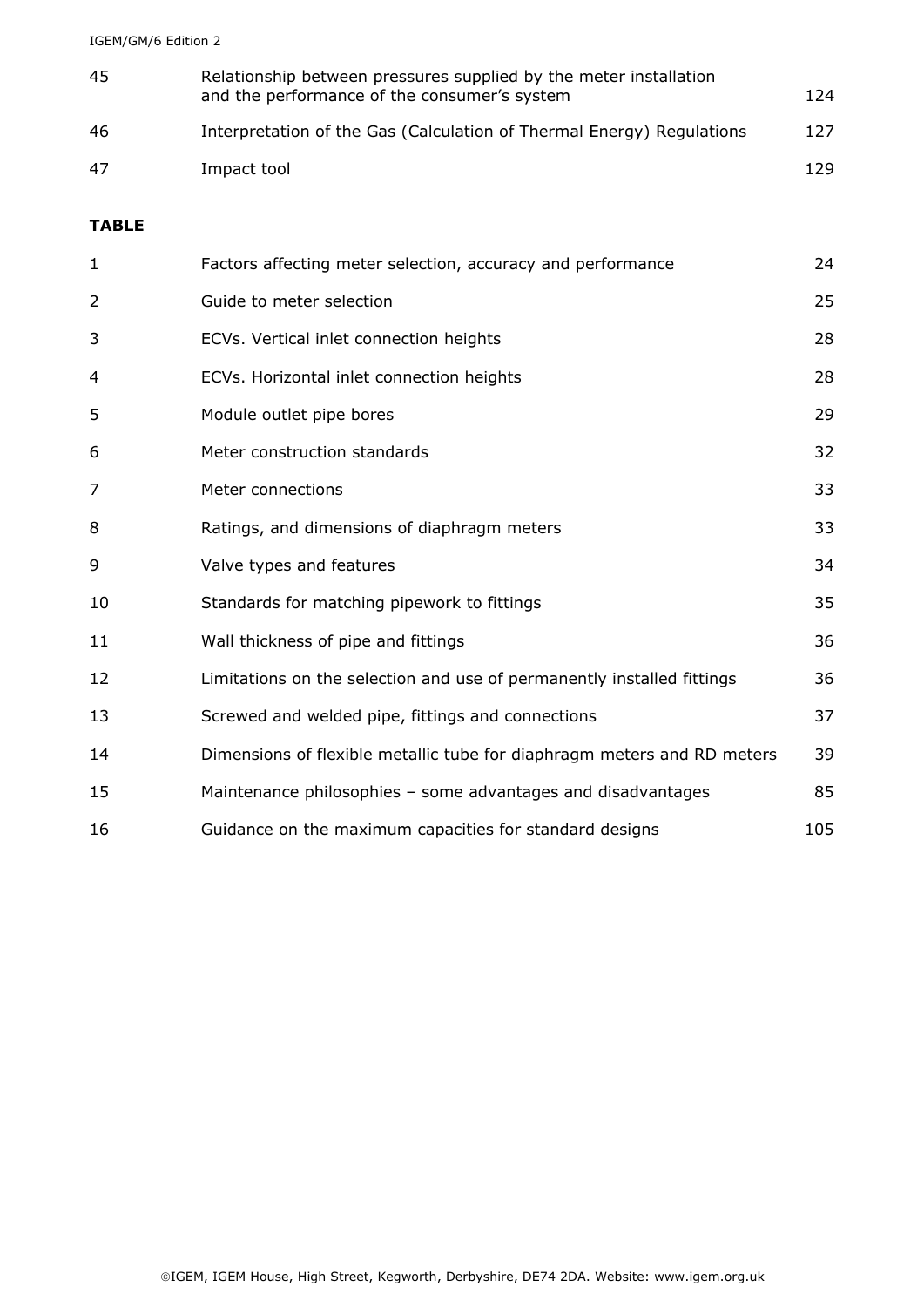# **SECTION 1 : INTRODUCTION**

- 1.1 This Standard supersedes IGE/GM/6 Edition 1, Communication 1635, which is obsolete.
- 1.2 This Standard has been drafted by an Institution of Gas Engineers and Managers (IGEM) Panel, appointed by IGEM's Gas Measurement Committee, and has been approved by IGEM's Technical Co-ordinating Committee on behalf of the Council of IGEM.
- 1.3 This Standard covers standard design gas supply meter installations (hereafter referred to as standard designs) with meters of badged capacity exceeding 6 m<sup>3</sup> h<sup>-1</sup> and not exceeding 1076 m<sup>3</sup> h<sup>-1</sup>, with maximum operating pressure (upstream) (MOP<sub>u</sub>) not exceeding 75 mbar (see also Sub-Section 2.5, Note 2).

*Note: In some installations, the capacity of the standard design is less than the badged capacity.* 

By following IGEM/GM/6, it will be possible to select, construct, install and maintain an appropriate meter installation, as defined by IGEM/G/1, incorporating either a diaphragm or a rotary displacement (RD) meter.

*Note: There are no recognised standard designs for turbine meters.* 

1.4 Where a standard design is not appropriate, IGE/GM/8 or IGE/GM/4 may be applied as appropriate.

*Note 1: For MOPu not exceeding 38 bar, IGE/GM/8 applies.* 

*Note 2: For MOPu exceeding 38 bar, IGE/GM/4 applies.* 

- 1.5 This Standard applies to new gas supply meter installations only. It is not retrospective. However, where work needs to be undertaken on a meter installation complying with IGE/GM/6 Edition 1, it is recommended that such an installation be brought into line with this Standard. Note that, in particular, IGEM/GM/6 Edition 2 does not address by-passes. Such installations are dealt with in IGE/GM/8.
- 1.6 Significant amendments have been made to this edition. These include:
	- an additional safety check to ensure that the pressure at the outlet of the meter installation remains at or above 15 mbar when the inlet pressure is at 19 mbar. Standard designs are still based on 25 mbar at the inlet to the installation under normal operating conditions.
	- updated installation capacities
	- the removal of installations incorporating by-passes from the scope
	- clarification on the requirements for modules and IGEM/GM/6 designs
	- clarification on the requirements for flexible connections
	- revised commissioning flow rates
	- new information on notices and labels
	- updating of numerous references to legislation and Standards
	- revised and updated Standard design drawings and component lists.
- 1.7 The de-regulation of the metering market has led to the need for new sets of Standards and guidance. This has been addressed by the Office of Gas and Electricity Markets (Ofgem) Meter Asset Managers Code of Practice (the MAMCoP), developed to cover whole life management of gas supply meter installations. The Office of Gas Supply (OFGAS, now Ofgem) CoPs 1/a, 1/b and 1/c, which cover installing only, continue to apply. Businesses installing gas supply meter installations are required to be an Ofgem Approved Meter Installer (OAMI).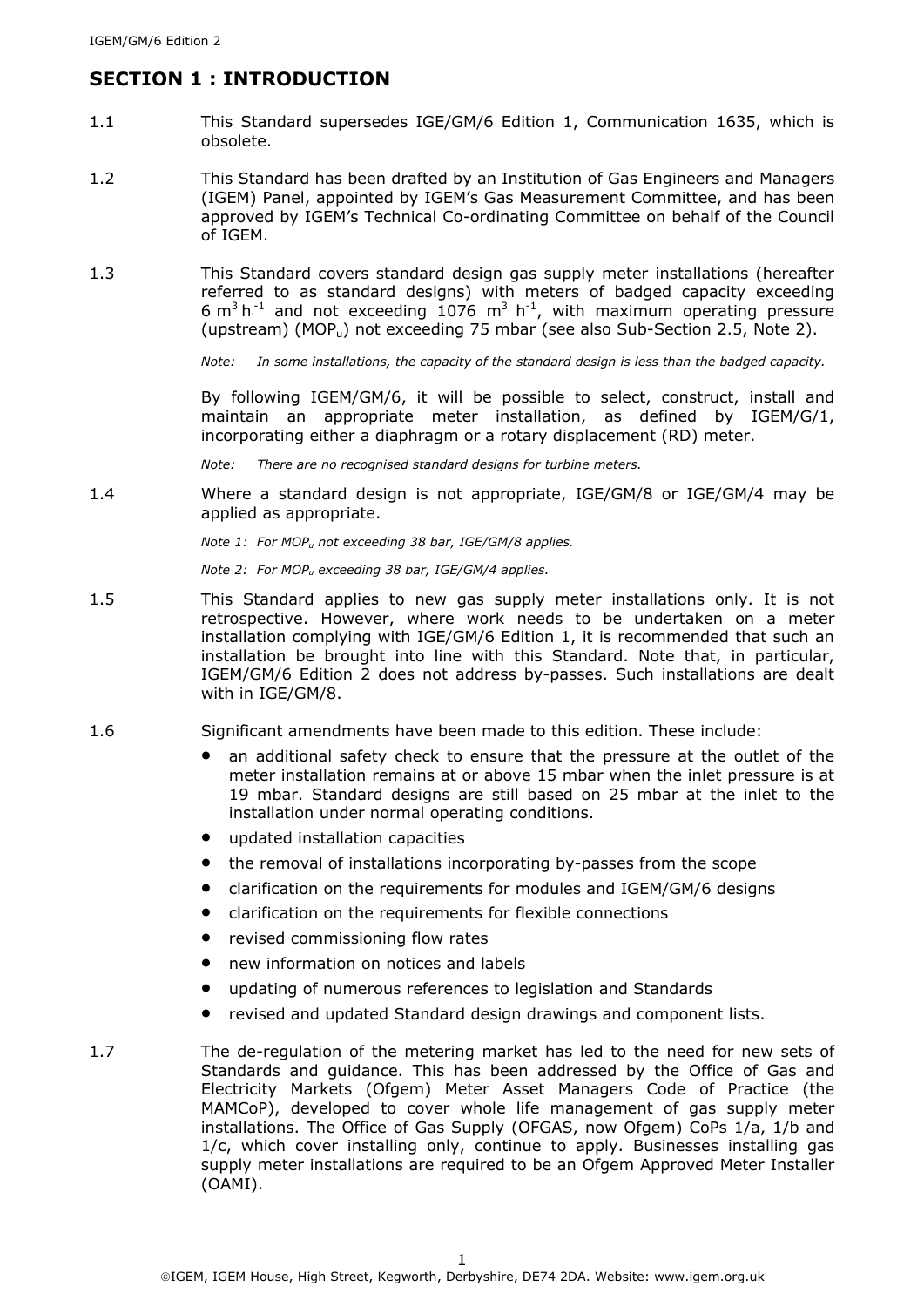Notwithstanding Sub-Section 1.12, total compliance with IGEM/GM/6 is necessary for meter installations that have to comply with the Ofgem MAMCoP (Category 3) installations or with OFGAS CoP 1/b.

- 1.8 New terms such as "maximum operating pressure" (MOP) have been introduced to reflect gas pressure terminology used in European standards. These terms will arise in all relevant IGEM Standards in future and, possibly, in other standards. Other new terms have been introduced to assist in recognition of design information to be transferred between interested parties.
	- *Note: Appendix 6 provides an explanation of the pressure terms used by setting out the definitions of the terms, explaining the suffixes, the relationship between the terms, and their significance.*
- 1.9 This Standard makes use of the terms "should", "shall" and "must" when prescribing particular requirements. Notwithstanding Sub-Section 1.12:
	- the term "must" identifies a requirement by law in Great Britain (GB) at the time of publication
	- the term "shall" prescribes a procedure which, it is intended, will be complied with in full and without deviation
	- the term "should" prescribes a procedure which, it is intended, will be complied with unless, after prior consideration, deviation is considered to be acceptable.

Such terms may have different meanings when used in legislation, or Health and Safety Executive (HSE) Approved Code of Practice (ACoPs) or guidance, and reference needs to be made to such statutory legislation or official guidance for information on legal obligations.

- 1.10 The primary responsibility for compliance with legal duties rests with the employer. The fact that certain employees, for example "responsible engineers", are allowed to exercise their professional judgement does not allow employers to abrogate their primary responsibilities. Employers must:
	- have done everything to ensure, so far as it is reasonably practicable, that "responsible engineers" have the skills, training, experience and personal qualities necessary for the proper exercise of professional judgement
	- have systems and procedures in place to ensure that the exercise of professional judgement by "responsible engineers" is subject to appropriate monitoring and review
	- not require "responsible engineers" to undertake tasks which would necessitate the exercise of professional judgement that is not within their competence. There should be written procedures defining the extent to which "responsible engineers" can exercise their professional judgement. When "responsible engineers" are asked to undertake tasks which deviate from this, they should refer the matter for higher review.
- 1.11 It is now widely accepted that the majority of accidents in industry generally are in some measure attributable to human as well as technical factors in the sense that actions by people initiated or contributed to the accidents, or people might have acted in a more appropriate manner to avert them.

It is therefore necessary to give proper consideration to the management of these human factors and the control of risk. To assist in this, it is recommended that due regard be paid to HSG48.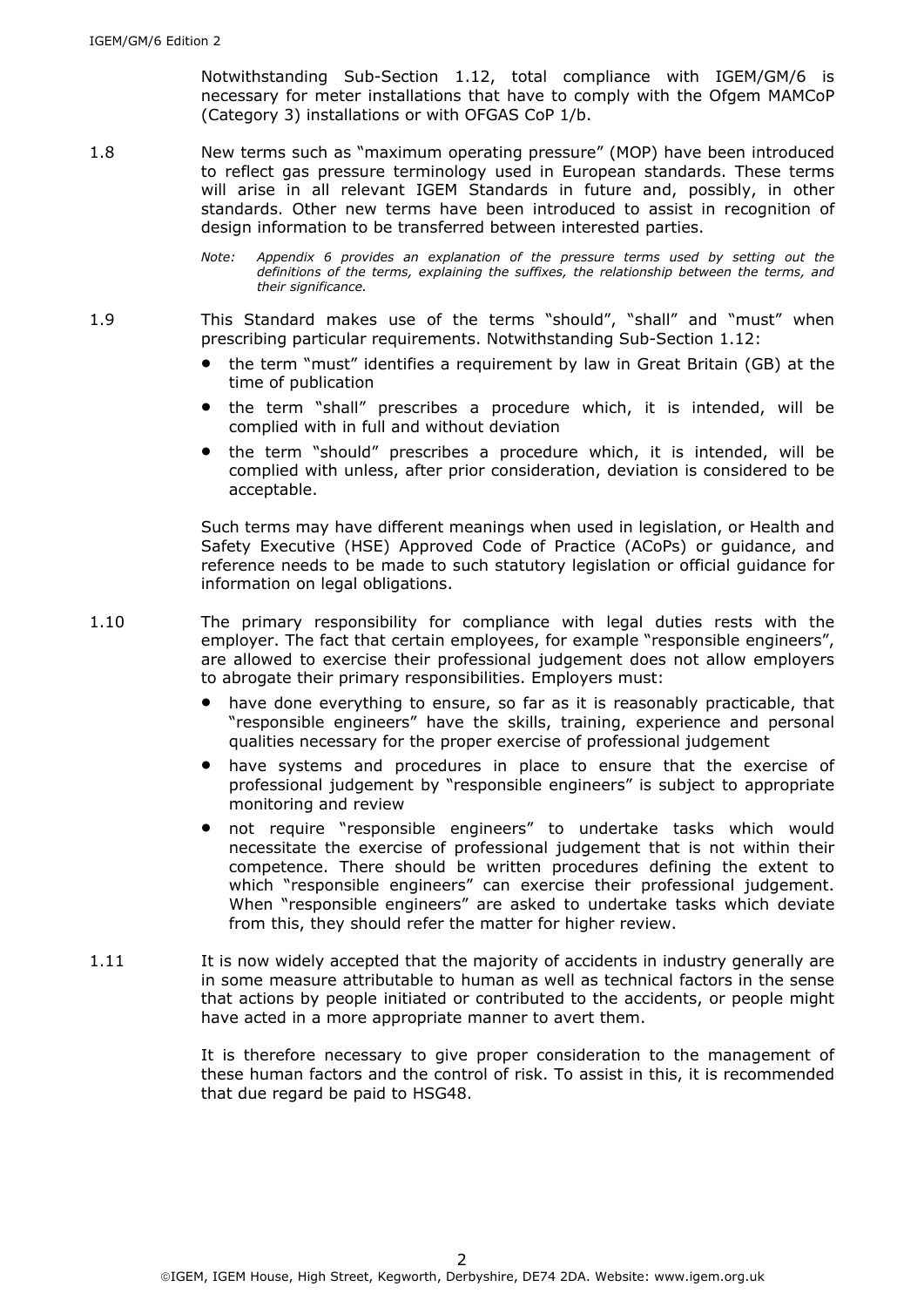- 1.12 Notwithstanding Sub-Section 1.9, this Standard does not attempt to make the use of any method or specification obligatory against the judgement of the responsible engineer. Where new and better techniques are developed and proved, they should be adopted without waiting for modification to this Standard. Amendments to this Standard will be issued when necessary, and their publication will be announced in IGEM's Journal and other publications as appropriate.
- 1.13 Requests for interpretation of this Standard in relation to matters within its scope, but not precisely covered by the current text, should be addressed in writing to Technical Services, IGEM, IGEM House, High Street, Kegworth, Derbyshire, DE74 2DA and will be submitted to the relevant Committee for consideration and advice, but in the context that the final responsibility is that of the engineer concerned. If any advice is given by or on behalf of IGEM, this does not relieve the responsible engineer of any of his or her obligations.
- 1.14 This Standard was published in March 2011.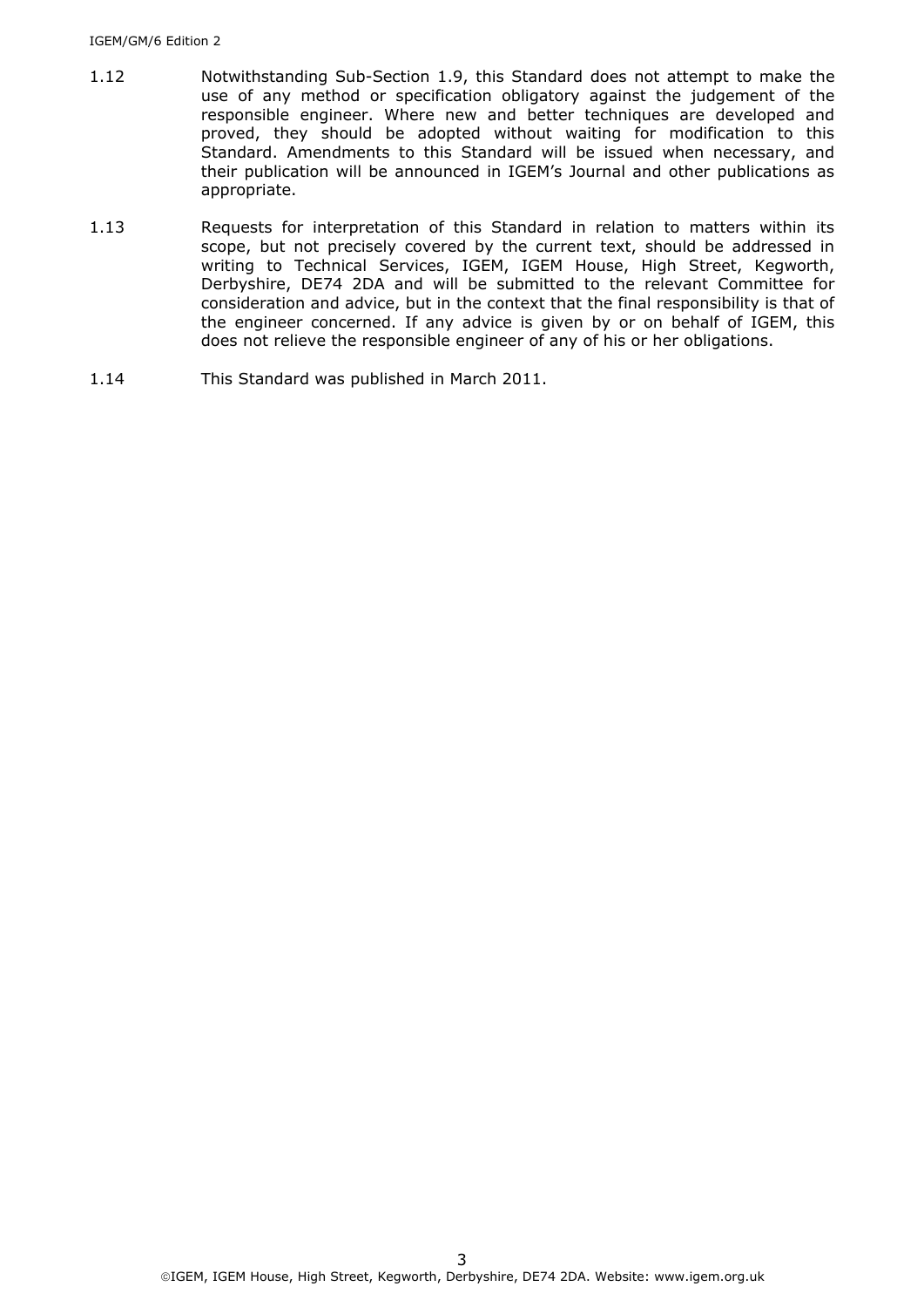### **SECTION 2 : SCOPE**

- 2.1 This Standard applies to standard designs of new, on-shore, gas supply meter installations (hereinafter referred to as "installations") supplied from a Network pipeline (service) supplying Natural Gas and having:
	- design maximum incidental pressure (DMIPu) not exceeding 200 mbar
	- $MOP<sub>u</sub>$  not exceeding 75 mbar
	- lowest operating pressure (LOP $_{\rm u}$ ) not less than 25 mbar
	- design minimum pressure ( $DmP_u$ ) not less than 19 mbar.

*Note 1: Natural Gas is a 2nd family gas as defined by BS EN 437.* 

- *Note 2: Experience has shown that 25 mbar is a reasonable inlet pressure (LOPu) to be used for sizing meter installations for use on networks of MOP ≤ 75 mbar and designed in accordance with IGE/GL/1.*
- *Note 3: For meter installations of 75 mbar < MOPu 38 bar and all installations of MOPu ≤ 75 mbar that are not standard designs, IGE/GM/8 applies.*
- *Note 4: For meter installations of MOPu > 38 bar, IGE/GM/4 applies and IGE/TD/13 may be used with respect to the regulation of pressure.*
- *Note 5: IGEM/GM/6 has been produced for primary meters. However, its principles may be applied for other meters, for example appliance check meters and departmental charging meters, etc. when certain requirements may not apply.*
- 2.2 Standard designs incorporate either a diaphragm or RD meter of maximum badged capacity exceeding 6  $\text{m}^3$  h<sup>-1</sup> but not exceeding 1076  $\text{m}^3$  h<sup>-1</sup> and delivering a nominal metering pressure of 21 mbar.

*Note 1:* The installation design capacity will be less than 1076 m<sup>3</sup> h<sup>-1</sup>.

- *Note 2: For meter installations of badged capacity ≤ 6 m<sup>3</sup> h<sup>-1</sup>, intended to carry Natural Gas, BS 6400-1 or BS 6400-2 apply, as appropriate for MOPu.*
- 2.3 The standard designs fall into two categories:
	- IGEM/GM/6 designs conforming to the drawings and component lists in Appendix 5

*Note: Normally, the IGEM/GM/6 designs are sourced as a kit of components.* 

- manufacturer-designed pre-assembled modules complying with the requirements of IGEM/GM/6.
	- *Note: Normally, the modules are supplied as a pre-assembled and tested unit. However, there is no reason why a module may not be dismantled and re-assembled on site, provided it is appropriately tested and is not modified in any way.*
- 2.4 This Standard covers meter installations that are wholly downstream of the outlet of the emergency control valve (ECV), as recommended in IGEM/G/1, that is, the installation is not part of a network.
	- *Note 1: IGEM/GM/6 does not address the Network pipeline (see IGEM/TD/1, IGE/TD/3, IGE/TD/4 and IGE/G/5, as appropriate), neither does it address requirements for a pressure regulating installation (PRI) installed in a Network pipeline (when IGE/TD/13 applies).*
	- *Note 2: In addition to defining requirements for the meter installation, this standard defines requirements for associated considerations such as its location, housing and notices and labels.*

This Standard covers only meter installations that are connected directly to the ECV and which are adjacent to the ECV.